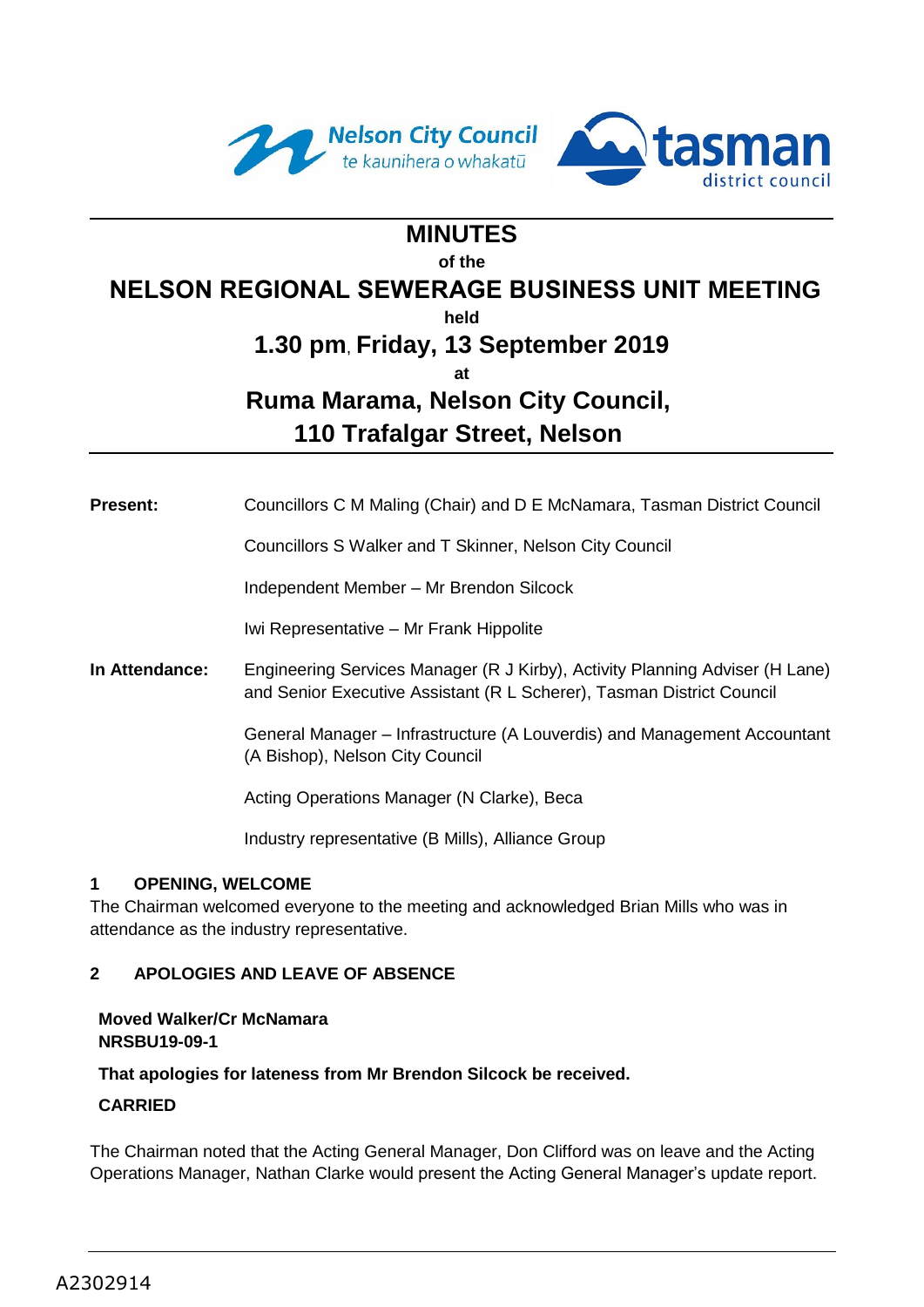#### **3 PUBLIC FORUM**  Nil

**4 DECLARATIONS OF INTEREST**  Nil

## **5 CONFIRMATION OF MINUTES**

**Moved Cr Walker/Mr Hippolite NRSBU19-09-2**

**That the minutes of the Nelson Regional Sewerage Business Unit meeting held on Tuesday, 16 July 2019, be confirmed as a true and correct record of the meeting.**

#### **CARRIED**

#### **6 PRESENTATIONS**

Nil

#### **7 REPORTS**

#### **7.1 Acting General Manager's Update**

Acting Operations Manager, Nathan Clarke presented the update report which was taken as read.

He noted that the review of health and safety practices was ongoing. An external auditor will be visiting the Bell Island site on 16 September 2019 to look at the current workflow processes and hygiene facilities to ensure health and safety regulations are met.

#### *Mr Brendon Silcock joined the meeting at 1.36 pm.*

Mr Clarke advised the members that the income to year end was higher than budgeted. Nelson City Council Management Accountant, Andrew Bishop noted that staff will highlight any surplus funding and show how it is tracking throughout the financial year. It was agreed that staff should ensure that any budget surplus or deficit is communicated to customers as early as possible.

Alliance Group Manager, Brian Mills noted that his company was required to shut down for two days a week during the February-March drought. However, Alliance was still required to pay wastewater fees. Mr Mills suggested that the unit should consider this anomaly during any future drought situation.

Mr Bishop said that he would attend the next customer meeting to explain how the financial results are calculated and the charges passed on to the customer.

Mr Clarke noted that there had been several issues with flow meters. Staff are currently planning to change all the poor performing flow meters and will also have a spare meter available for any breakdowns. Timing of the work will be arranged to ensure there is minimum disruption to service.

In response to a question, Mr Clarke advised that there had been some issues with poor service from the pump suppliers. Staff are now working with a local contractor and critical spares are held in stock to ensure any repairs can be completed in a timely manner.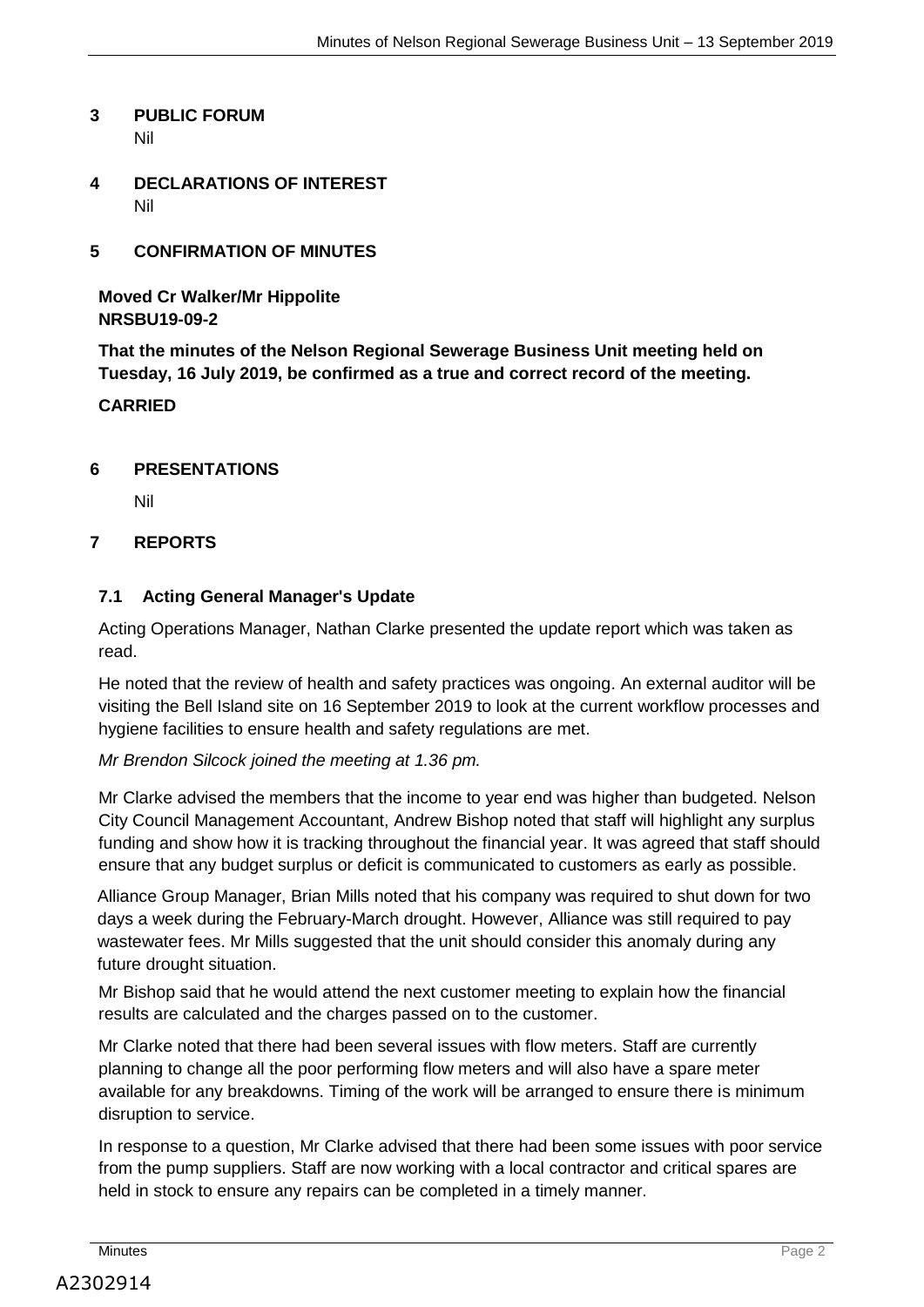Mr Clarke noted that the grazing lease for Bell Island is due to expire. He suggested that the committee should explore other options to utilise this land more effectively. It was agreed that the General Manager should provide a report to the next committee meeting on 13 December 2019 outlining other options for the use of this land.

Mr Clarke confirmed that staff will be consulting with iwi regarding the conditions of the aberrational discharge consent. He noted that the resource consent hearing has been confirmed for 13 November 2019. In response to a request, Mr Clarke agreed to provide a summary of iwi consultation to date to Mr Hippolite.

Nelson City Council Group Manager – Infrastructure, Alec Louverdis advised the meeting that staff are working on identifying businesses that are not complying with trade waste requirements. He noted that some industries that are contributing to trade waste are being subsidised by the general ratepayer. Mr Bishop said that this had been an issue for many years and both councils are now addressing it.

Mr Clarke confirmed that there had been no odour complaints from Best Island residents which is very pleasing.

Mr Clarke said that after the number of after-hours call outs had increased in the last three month period. Staff are working to understand the reasons for this increase.

*Mr Hippolite left the meeting at 2.19 pm* 

## **Financial Report**

Mr Bishop presented the financial report. Tasman District Council Engineering Services Manager, Richard Kirby noted that the overhead and management costs would be reviewed by Tasman District Council and Nelson City Council staff and the new General Manager.

*Mr Hippolite returned to the meeting at 2.26 pm*

## **Moved Cr Walker/Cr McNamara**

## **NRSBU19-09-3**

**That the Nelson Regional Sewerage Business Unit receives the Acting General Manager's Update Report, NRSBU19-09-01.**

## **CARRIED**

## **Draft Business Plan 2020-2021**

Mr Clarke noted that the draft business plan had been changed to include feedback from the workshop held on 6 September 2019. Changes include the addition of a statement on carbon emissions and a comment on the Government's current three-waters review. The renewal programme has also been updated.

In response to a question, Mr Clarke confirmed that funding has been allowed in the budget for renewal of the resource consent for biosolids application. Staff will soon be working on this application to ensure the renewal can be submitted on time.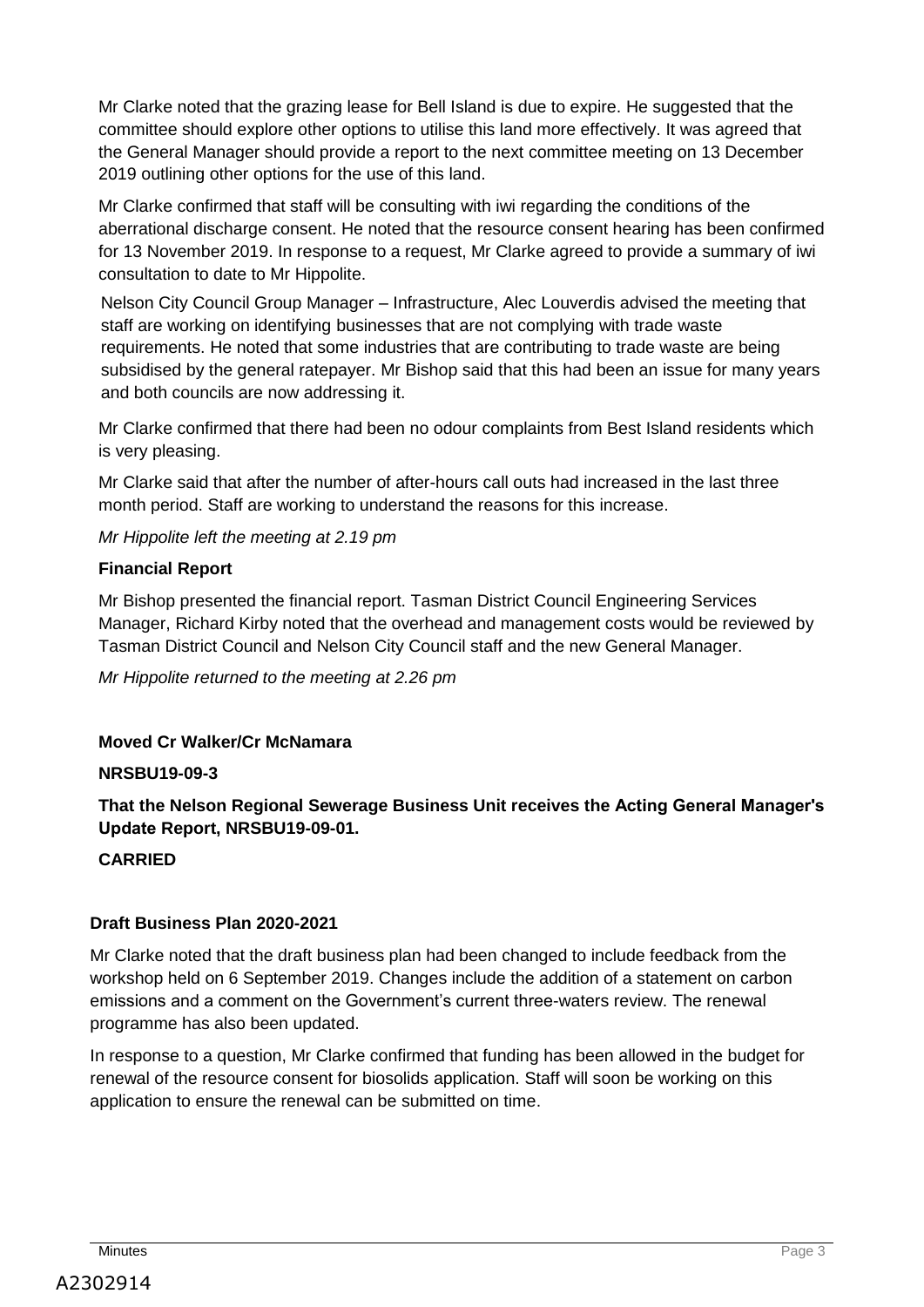#### **Moved Walker/Cr Maling**

#### **NRSBU19-09-4**

**That the Nelson Regional Sewerage Business Unit:**

- **1. receives and approves the draft NRSBU Business Plan 2020/2021 subject to minor changes approved by the Chairman; and**
- **2. recommends the draft NRSBU Business Plan 2020/2021 be presented to the Tasman District Council and Nelson City Council for their feedback.**

### **CARRIED**

#### **NRSBU Annual Report 2018-2019**

Mr Clarke presented the NRSBU annual report for 2018-2019 which was taken as read. The budget surplus was noted.

#### **Moved Cr McNamara/Cr Skinner**

#### **NRSBU19-09-5**

**That the Nelson Regional Sewerage Business Unit:**

- **1. approves the NRSBU Annual Report 2018/2019; and**
- **2. recommends that the NRSBU Annual Report 2018/2019 be presented to the Tasman District Council and Nelson City Council for their information.**

## **CARRIED**

#### **8 CONFIDENTIAL SESSION**

**Moved Cr Walker/Cr Skinner NRSBU19-09-6**

**That the public be excluded from the following part(s) of the proceedings of this meeting.**

**The general subject of each matter to be considered while the public is excluded, the reason for passing this resolution in relation to each matter, and the specific grounds under section 48(1) of the Local Government Official Information and Meetings Act 1987 for the passing of this resolution follows.** 

**This resolution is made in reliance on section 48(1)(a) of the Local Government Official Information and Meetings Act 1987 and the particular interest or interests protected by section 6 or section 7 of that Act which would be prejudiced by the holding of the whole or relevant part of the proceedings of the meeting in public, as follows:**

**Confidential minutes of the Nelson-Tasman Regional Sewerage Business Unit – 16 July 2019.**